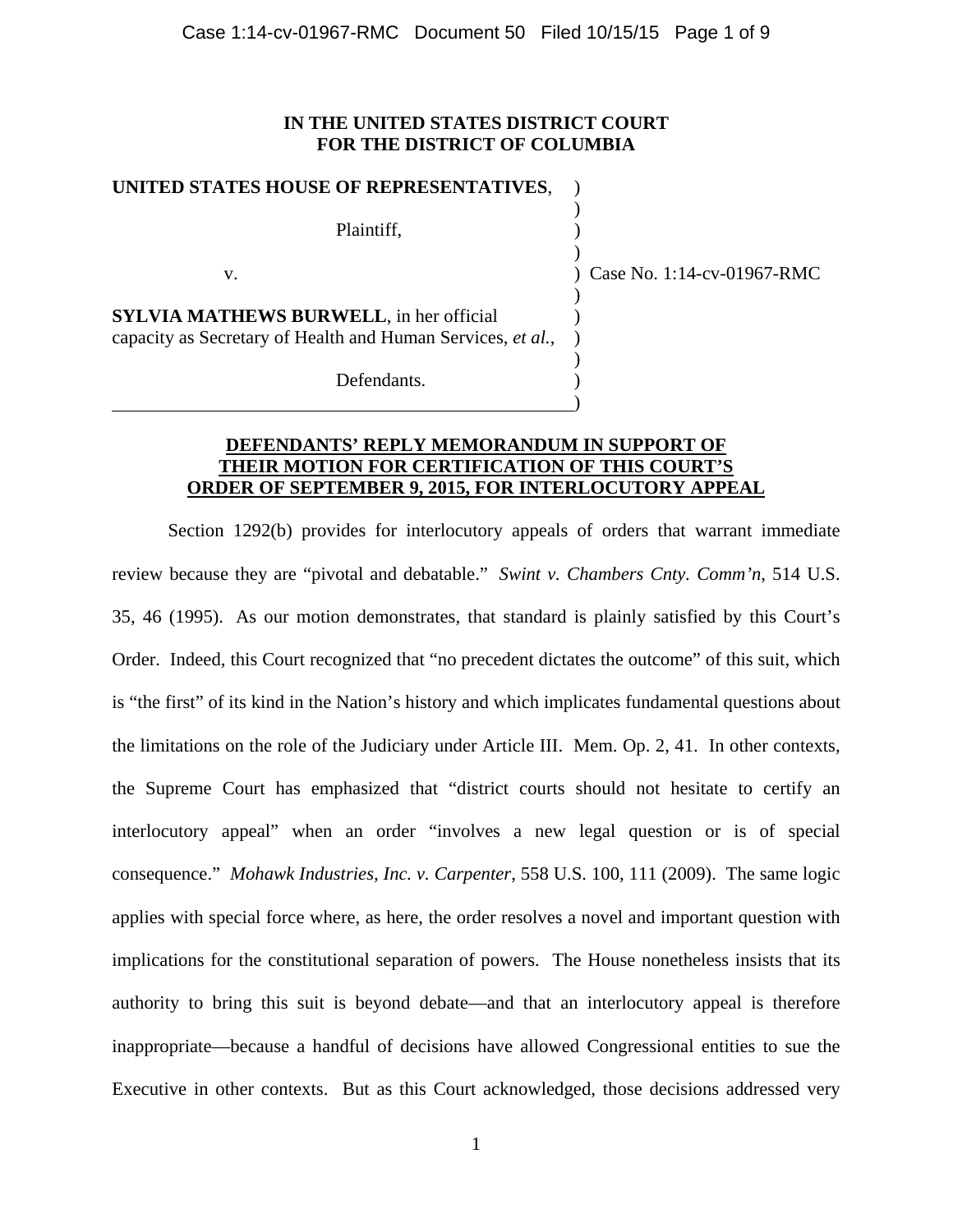## Case 1:14-cv-01967-RMC Document 50 Filed 10/15/15 Page 2 of 9

different circumstances and thus do not establish that the House may bring this unprecedented suit.

 The House also asserts that an immediate appeal would not materially advance this litigation because—in the House's view—"the Court of Appeals plainly would benefit from considering the jurisdictional and merits issues together." Pl.'s Mem. in Opp'n to Mot. for Certification (ECF No. 49) ("Opp'n") 12; *see id.* at 2 (asserting that postponing resolution of those fundamental issues would be "to the benefit of the Court of Appeals"). This Court previously rejected the House's similar argument about the management of its own proceedings, determining that the appropriate course was to address the fundamental threshold issues of standing and the proper role of Article III courts separately at the outset. Minute Order of Feb. 9, 2015; *see* Mem. Op. 29 n. 23. We have presented compelling reasons why the House's suggestion that the issues be combined in the court of appeals is likewise misguided. But the critical point for present purposes is that the D.C. Circuit should be permitted to make that determination for itself. The D.C. Circuit would be free to deny a petition for interlocutory review if it agreed with the House. Accordingly, the only question before this Court is whether the court of appeals should be allowed to decide—as this Court did—that the fundamental separation-of-powers questions presented by this suit should be resolved before any consideration of the merits. We respectfully submit that the court of appeals should be afforded that opportunity.

# **I. This Court's Ruling Involves Controlling Questions of Law as to Which There Are Substantial Grounds for Difference of Opinion**

A. Our motion demonstrates that there are substantial grounds for disagreement with this Court's holding that the House has standing to litigate its claim that the Executive is expending funds without a valid appropriation. Contrary to this Court's conclusion, separation-of-powers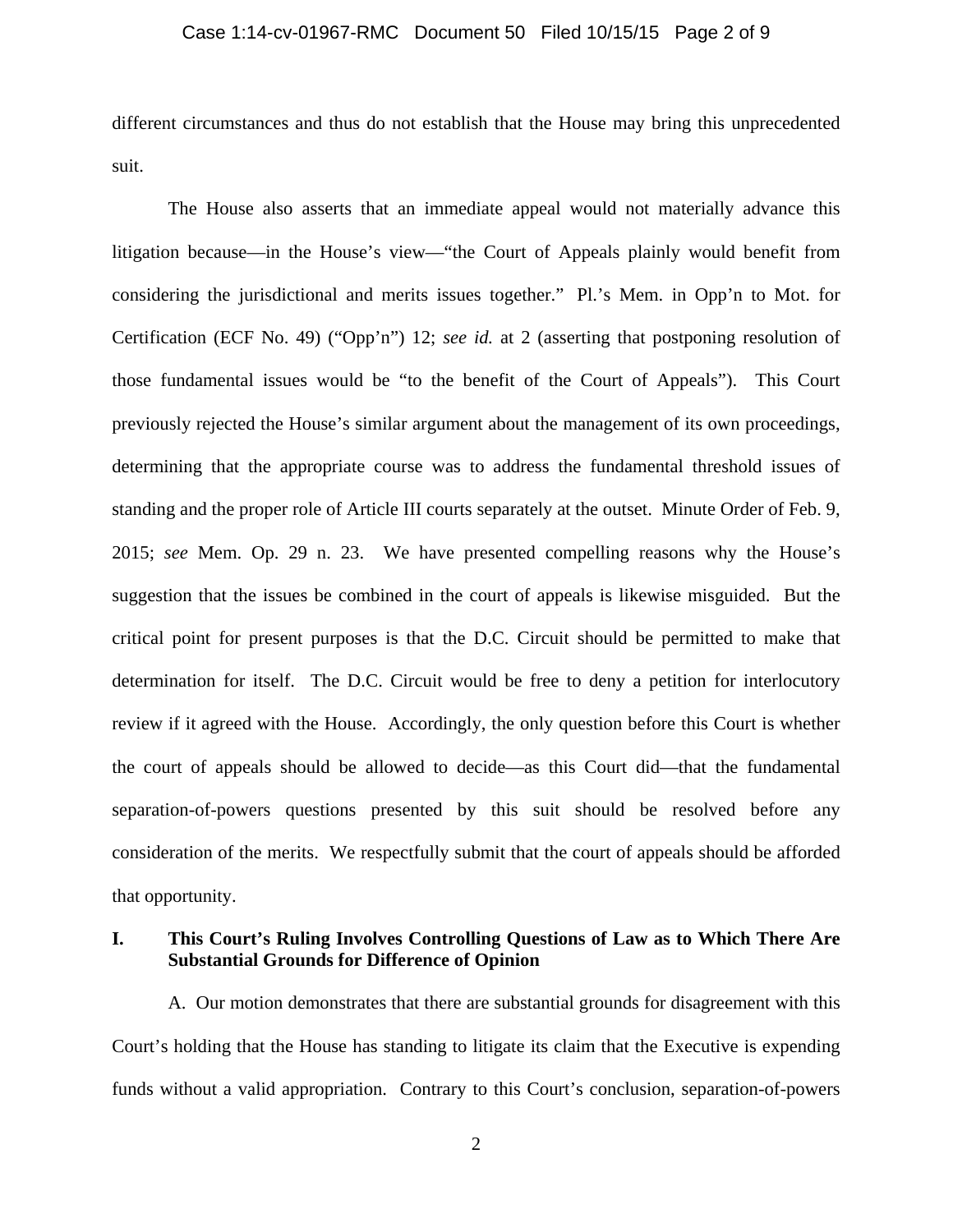## Case 1:14-cv-01967-RMC Document 50 Filed 10/15/15 Page 3 of 9

concerns inform the Article III standing inquiry, and not only a justiciability analysis (Mot. 8- 11); Congress as a whole, if it agreed with the House's view, could halt the expenditures the House opposes by invoking its constitutionally prescribed legislative powers, and its ability to do so deprives the House of standing (Mot. 11-12); the Appropriations Clause does not confer a judicially cognizable stake on the House (Mot. 13-14, 16); the House's claim to standing to assert an Appropriations Clause violation is indistinguishable from its claim to standing to assert violations of appropriations statutes or, indeed, any other violation of law (Mot. 13-18); and under *Buckley v. Valeo*, 424 U.S. 1, 138 (1976), Congress's legislative function does not include the power to seek judicial relief for alleged violations of law (Mot. 18-19). The House offers essentially no response to those points. The House also does not endorse this Court's distinction between a claim based on the Appropriations Clause claim and its remaining claims. Instead, the House adheres to its view that it has standing to challenge *any* purported deficiency in the Executive's execution of the laws. *Cf.* H.R. Res. 676, 113th Cong. (2014) (purporting to authorize the House to challenge any alleged constitutional or statutory violation by the Executive with respect to "any provision" of the Affordable Care Act).

The House insists there is no substantial ground for doubting its standing to bring such suits because "repeated, consistent on-point holdings" purportedly establish that Congressional bodies have standing to sue the Executive. Opp'n 6. But this Court has already rejected that view, emphasizing that "no case has decided whether [the House] has standing on facts such as these." Mem. Op. 22; *see id.* at 2 ("no precedent"); *id.* at 16 ("no authority"). As this Court explained, the cases on which the House relies found standing where a Congressional entity sued the Executive to demand information, typically through the enforcement of a Congressional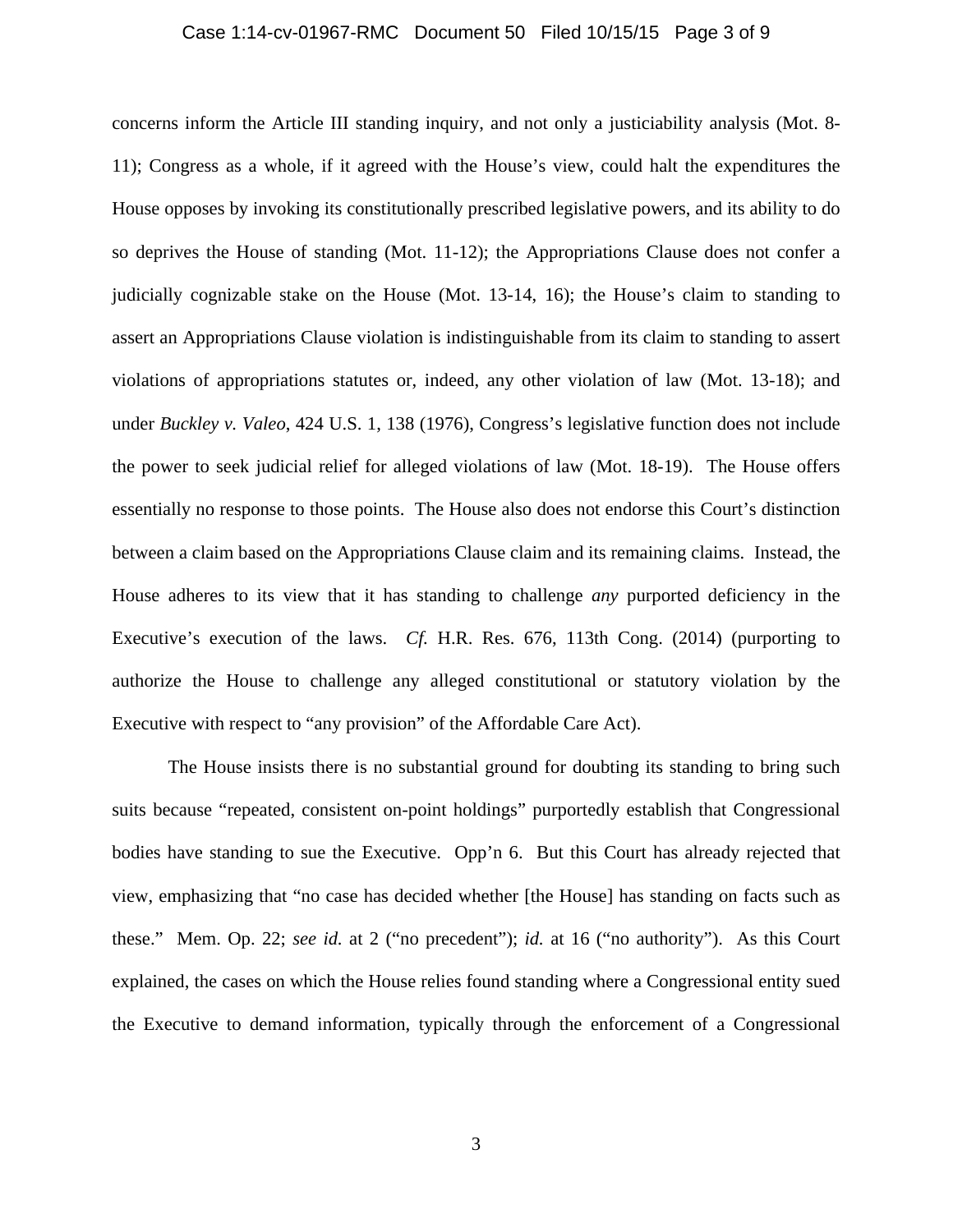## Case 1:14-cv-01967-RMC Document 50 Filed 10/15/15 Page 4 of 9

subpoena. Mem. Op. 19-20; *see* Opp'n  $5{\text -}6$ .<sup>1</sup> This suit does not involve a Congressional subpoena or a demand for information in aid of the House's own legislative function. Instead, the House challenges the Executive's implementation of a federal program for the benefit of private individuals, contending that it is inconsistent with applicable statutes and, as a result, violates the Appropriations Clause. *See* Mem. Op. 29 n. 23. This Court already has concluded that, notwithstanding the cases on which the House relies, the House lacks standing to bring many of the claims alleged in its complaint. In the absence of "fully-applicable precedent," Mem. Op. 22, reasonable jurists could similarly conclude that the House lacks standing to bring its remaining counts and, indeed, that those counts raise "the specter of general legislative standing," *id.* at 33 (citation and quotation marks omitted).<sup>2</sup>

 As we have explained, at a minimum, Supreme Court and D.C. Circuit precedents provide substantial grounds for disagreeing with this Court's conclusion that such a suit may go forward. *See Raines v. Byrd*, 521 U.S. 811 (1997); *Campbell v. Clinton*, 203 F.3d 19 (D.C. Cir. 2000); *Chenoweth v. Clinton*, 181 F.3d 112 (D.C. Cir. 1999). The House dismisses those

<sup>&</sup>lt;sup>1</sup> *United States v. AT&T Co.*, 551 F.2d 384 (D.C. Cir. 1976), cited by the House (Opp'n 5, 6), was a suit brought by the Executive in which a Member intervened as authorized by the House; it was not an affirmative suit brought by the House. And although the House relies (Opp'n 5, 6) on *U.S. House of Representatives v. U.S. Department of Commerce*, 11 F. Supp. 2d 76, 85 (D.D.C. 1995), the Supreme Court dismissed the Commerce Department's appeal in that case without addressing its standing, resolving the merits instead on the basis of a suit brought by private individuals who had established traditional Article III standing. *See Dep't of Commerce v. U.S. House of Representatives*, 525 U.S. 316, 328-334, 344 (1999).

<sup>&</sup>lt;sup>2</sup> The House thus errs in asserting that Judge Jackson denied a "virtually identical" Section 1292(b) motion. Opp'n 6, citing Order, *Committee on Oversight & Gov't Reform, U.S. House of Representatives v. Holder*, No. 1:12-cv-01332 (D.D.C. Nov. 18, 2013) (filed as ECF No. 49-1 on this case's docket). Unlike this case, that suit sought enforcement of a Congressional subpoena. Judge Jackson denied certification because she concluded that the case "did not present a question of first impression" in light of other Congressional subpoena cases. ECF No. 49-1 at 3. Here, by contrast, this Court has already concluded that this case presents a question of first impression.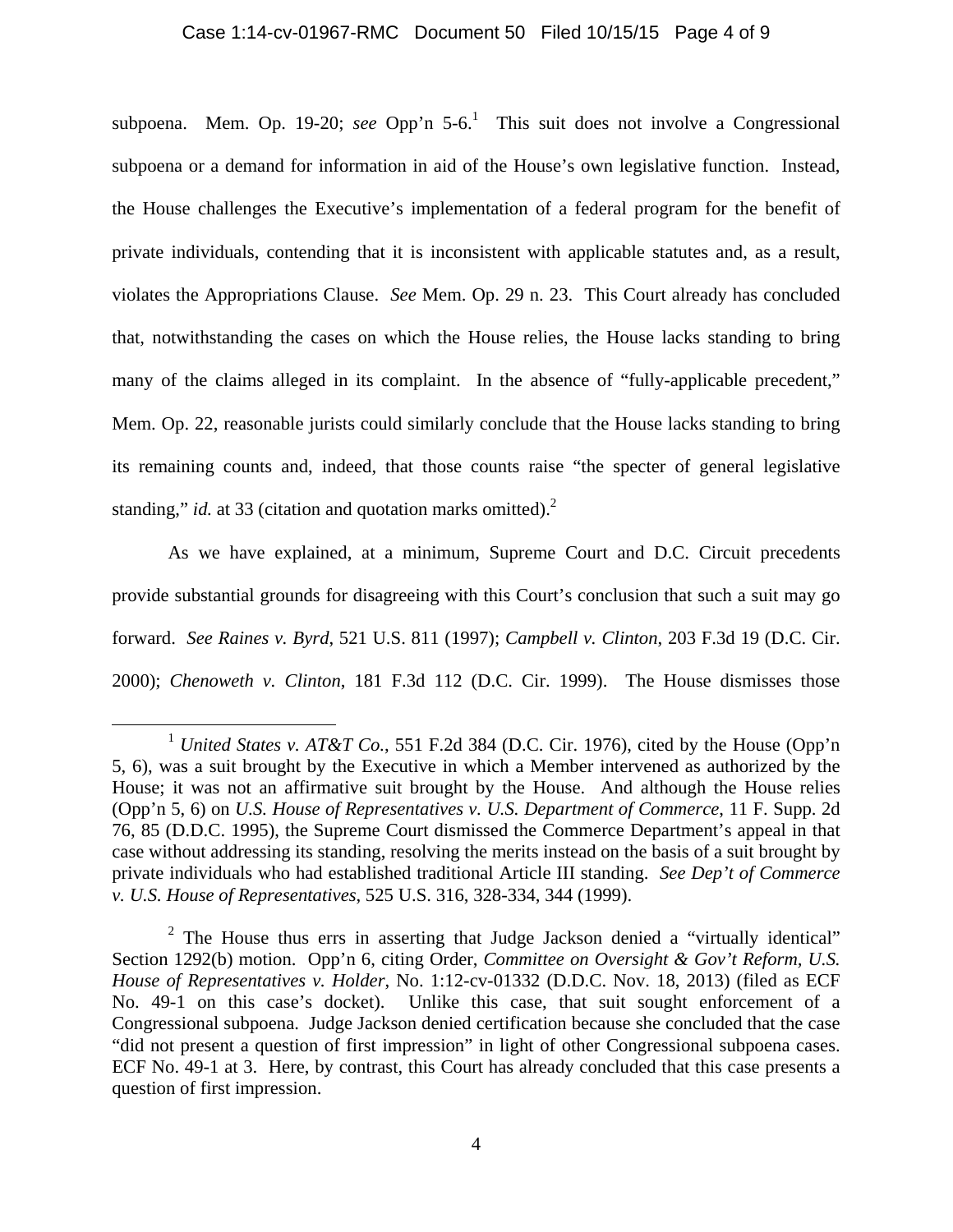#### Case 1:14-cv-01967-RMC Document 50 Filed 10/15/15 Page 5 of 9

decisions as "patently inapposite" because they involved individual Members of Congress. Opp'n 5. But the fundamental separation-of-powers reasoning of those decisions applies equally to a suit brought by one House of Congress. Indeed, the Supreme Court recently took care to reserve the question "whether Congress has standing to bring a suit against the President," emphasizing that such a suit would raise "separation-of-powers concerns." *Ariz. State Legislature v. Ariz. Indep. Redistricting Comm'n*, 135 S. Ct. 2652, 2665 n.12 (2015). In addition, three Supreme Court Justices recently emphasized that Congress may not "hale the Executive before the courts … to correct a perceived inadequacy in the execution of its laws." *United States v. Windsor*, 133 S. Ct. 2675, 2703 (2013) (Scalia, J., dissenting). This Court has concluded that those authorities do not compel dismissal of the House's suit. But at the very least, they demonstrate that there are substantial grounds for disagreement with this Court's unprecedented conclusion that a majority vote of one House of Congress may make the Judiciary the referee of a dispute between the political Branches over the Executive's expenditure of funds in the administration of a federal statutory program.<sup>3</sup>

 B. Our motion also demonstrates that there are substantial grounds for disagreement with this Court's conclusion that the House has a cause of action. Mot. 19-20. The House does not attempt to defend this Court's reliance on the Declaratory Judgment Act or the Administrative Procedure Act. *See* Opp'n 9 n.5. Instead, the House argues that it is beyond debate that it has an

 $\frac{1}{3}$  The House errs in asserting that a disagreement among the lower courts is a "*necessary* predicate" to certification under Section 1292(b). Opp'n 6 (emphasis in original). To the contrary, it is well-established that "a novel issue may be certified for interlocutory appeal without first awaiting development of contradictory precedent." *Reese v. BP Exploration (Alaska) Inc.*, 643 F.3d 681, 688 (9th Cir. 2011); *see also, e.g.*, *In re Miedzianowski*, 735 F.3d 383, 384 (6th Cir. 2013); *Al Maqaleh v. Gates*, 620 F. Supp. 2d 51, 55 (D.D.C. 2009) (certifying an interlocutory appeal because, "given the novelty of the issues," other courts "could reasonably differ" on the relevant legal question).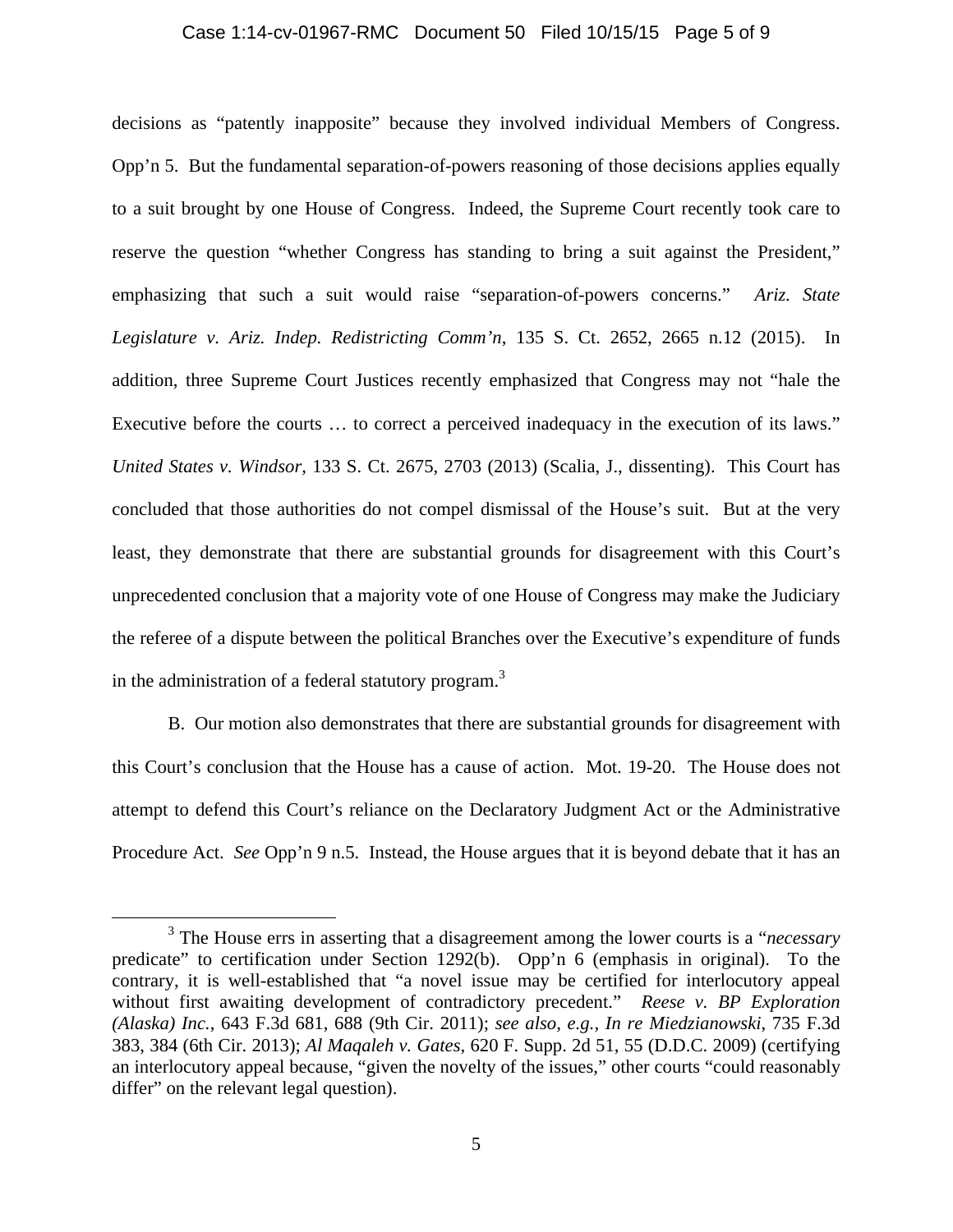## Case 1:14-cv-01967-RMC Document 50 Filed 10/15/15 Page 6 of 9

implied right of action to sue under the Constitution itself. But to support that assertion, the House cites only two district court decisions from the quite different context of Congressional subpoenas. Neither of those subpoena decisions has been subjected to appellate review, and the D.C. Circuit stayed the only decision that reached it. *Committee on Judiciary, U.S. House of Representatives v. Miers*, 542 F.3d 909, 911 (D.C. Cir. 2008). Given the serious separation-ofpowers concerns that this suit presents, the Judiciary should not infer a cause of action for the House that Congress itself has not sought to enact. At a minimum, there is substantial ground to believe that reasonable jurists could differ on that question.

## **II. Immediate Appeal Will Materially Advance the Termination of This Litigation**

 The House cannot dispute that an interlocutory appeal in which the Executive prevails would "materially advance the ultimate termination of the litigation," 28 U.S.C. § 1292(b), by ending the case entirely, much sooner than would be possible if appeal is delayed. The House's assertion (at 12) that the court of appeals "plainly would benefit from considering the jurisdictional and merits issues together" mirrors an argument that this Court rejected earlier in the case. The House previously urged that "the standing and merits issues [be] briefed together" in this Court, asserting that combining the issues would "avoid needless delay and redundant arguments." Pl.'s Mem. in Supp. of Mot. for Briefing Schedule (ECF No. 21-1) at 2. This Court disagreed, denying the House's request and instead limiting the briefing to whether the House has standing and a cause of action (Minute Order of Feb. 9, 2015)—the very same threshold issues that the defendants now request be certified to the court of appeals.

 Having itself concluded that those threshold issues should be decided independently from—and prior to—any consideration of the merits, this Court should afford the court of appeals the opportunity to reach the same conclusion. That is especially appropriate given that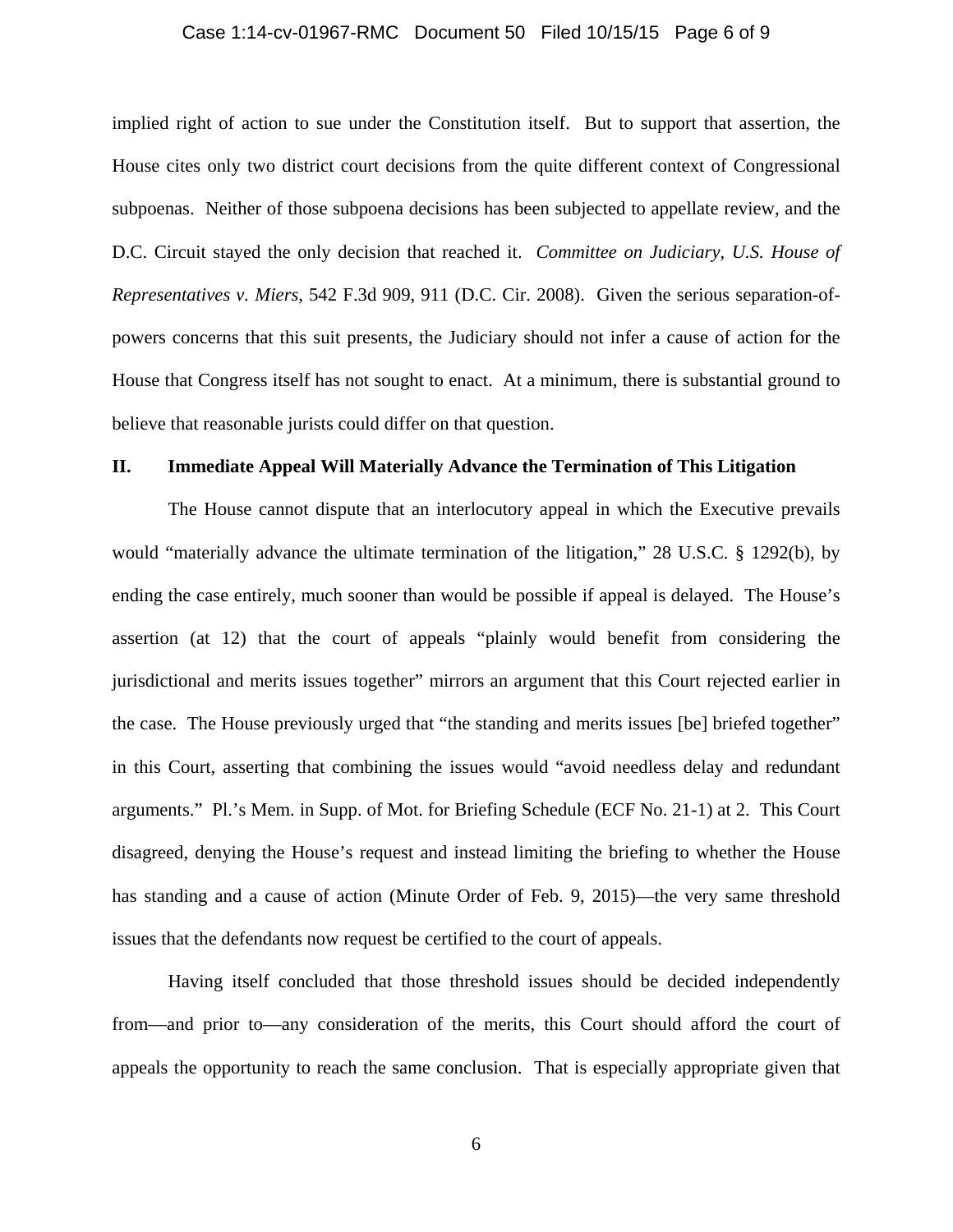## Case 1:14-cv-01967-RMC Document 50 Filed 10/15/15 Page 7 of 9

the court of appeals has already noted that these issues are "of potentially great significance for the balance of power between the Legislative and Executive Branches." *Miers*, 542 F.3d at 911. And requiring the court of appeals to address those threshold questions only after this Court has already decided the merits would be far more damaging to the separation of powers than mere simultaneous briefing on jurisdiction and the merits in this Court would have been. As the House does not dispute, the "potential political ramifications" of a merits decision by an Article III court (Mem. Op. 42)—in a suit brought solely by a component of one political Branch against the other Branch—could not be fully undone by an appellate decision concluding that this suit is barred by separation-of-powers principles and the limitations on the proper role of Article III courts under the Constitution. And if the opportunity for appellate review were foreclosed now, the court of appeals' own consideration of those threshold issues at a later date would occur in a context in which the Judiciary had already opined on the merits. The court of appeals should therefore have the opportunity to consider whether a merits decision would "improperly and unnecessarily plunge[]" the Judiciary into a political disagreement between the House and the Executive over the meaning and operation of the Affordable Care Act, *Raines*, 521 U.S. at 827, *before* the Judiciary is actually plunged into such a heated political dispute.

 The House's suggestion that offering the court of appeals a chance to weigh in now would needlessly delay the House's presumed victory on the merits (*e.g.*, Opp'n 1, 11) is misguided. It is always true that an interlocutory appeal that results in an affirmance may, in hindsight, have delayed the final resolution of the case. But if that possibility were sufficient reason to decline to allow the courts of appeals a timely say on important questions, certification under Section 1292(b) would never be appropriate. That is not the law. The Supreme Court has made clear that "district courts should not hesitate to certify an interlocutory appeal" of "a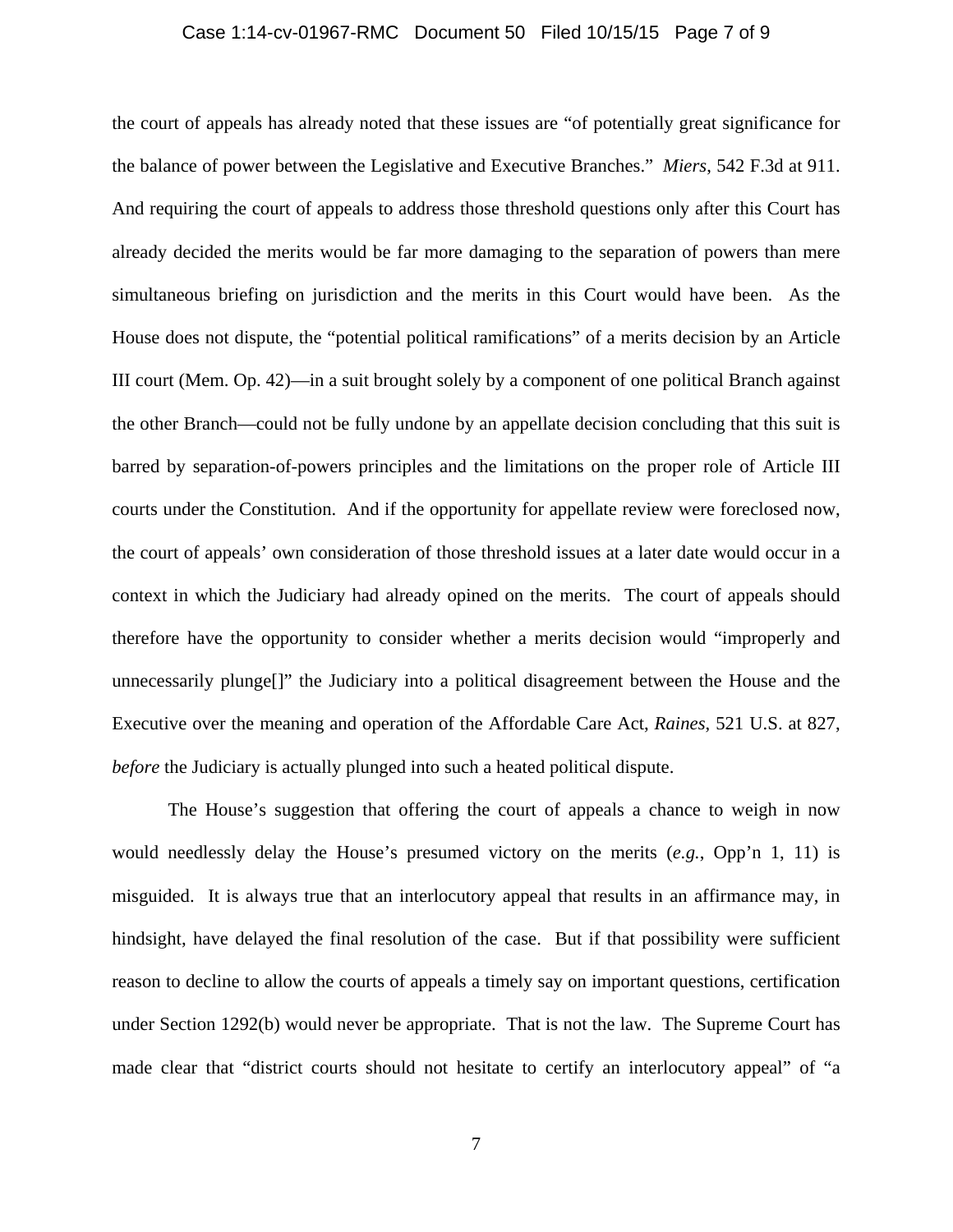## Case 1:14-cv-01967-RMC Document 50 Filed 10/15/15 Page 8 of 9

privilege ruling [that] involves a new legal question or is of special consequence" even though such appeals will often delay the termination of the litigation. *Mohawk Industries*, 558 U.S. at 111. Similarly, this Court should not hesitate to certify an interlocutory appeal on the highly consequential threshold separation-of-powers and Article III issues presented here, even if the House is correct that an interlocutory appeal may result in some delay.<sup>4</sup> And in any event, any delay in this case would be minimized by our commitment to move for a highly expedited briefing schedule, under which our opening brief would be due 21 days after the court of appeals acted on a Section 1292(b) petition.<sup>5</sup>

## **Conclusion**

 This Court should certify its September 9, 2015 Order for interlocutory appeal pursuant to 28 U.S.C. § 1292(b) and stay all proceedings pending the D.C. Circuit's ultimate disposition of the appeal.

<sup>&</sup>lt;sup>4</sup> In fact, if the House's view of its standing is correct, an immediate appeal on standing questions could actually *expedite* the conclusion of this litigation. This Court dismissed most of the House's claims, including all of its claims related to the large-employer tax, for lack of standing. Mem. Op. 30-35. The House presumably intends to appeal that dismissal, and if it were to prevail on that issue in an appeal following final judgment the result would be a remand for further proceedings on the merits of the dismissed claims. Immediate review of this Court's standing ruling, in contrast, could eliminate the possibility of a second proceeding on the merits.

 $<sup>5</sup>$  The House also expresses concern that the case be resolved swiftly due to the continued</sup> expenditure of assertedly unappropriated funds. Opp'n 11. That concern, which presupposes that the House is correct on the merits, is inconsistent with the considerable delays for which the House itself is responsible. Advance payments of the cost-sharing reductions began in January 2014. There is no dispute that the House was on notice that these mandatory advance payments were being made, and the House concedes that it was aware of their source as early as May 21, 2014. Compl. ¶¶ 37-39. Yet the House did not file its complaint until November 21, 2014—six months later. And during these many months, the House has not taken any legislative action that would halt the expenditure of these funds. Expedited appellate consideration of the important threshold issues presented by this suit should take far less time than the House has taken here.